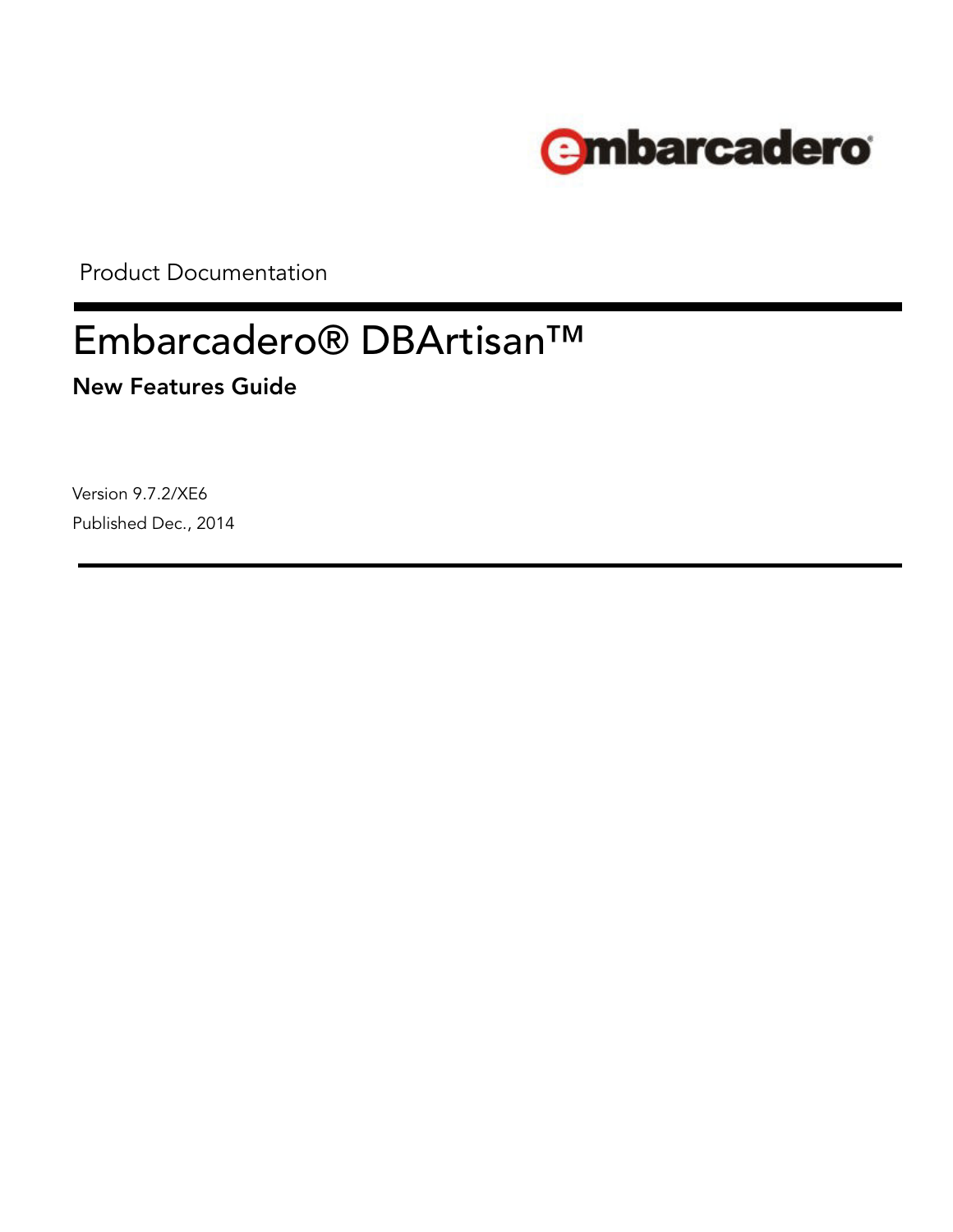© 2014 Embarcadero Technologies, Inc. Embarcadero, the Embarcadero Technologies logos, and all other Embarcadero Technologies product or service names are trademarks or registered trademarks of Embarcadero Technologies, Inc. All other trademarks are property of their respective owners.

This software/documentation contains proprietary information of Embarcadero Technologies, Inc.; it is provided under a license agreement containing restrictions on use and disclosure and is also protected by copyright law. Reverse engineering of the software is prohibited.

Embarcadero Technologies, Inc. is a leading provider of award-winning tools for application developers and database professionals so they can design systems right, build them faster and run them better, regardless of their platform or programming language. Ninety of the Fortune 100 and an active community of more than three million users worldwide rely on Embarcadero products to increase productivity, reduce costs, simplify change management and compliance, and accelerate innovation. Founded in 1993, Embarcadero is headquartered in San Francisco, with offices located around the world. To learn more, please visit h[ttp://www.embarcadero.com](http://www.embarcadero.com).

November 17, 2014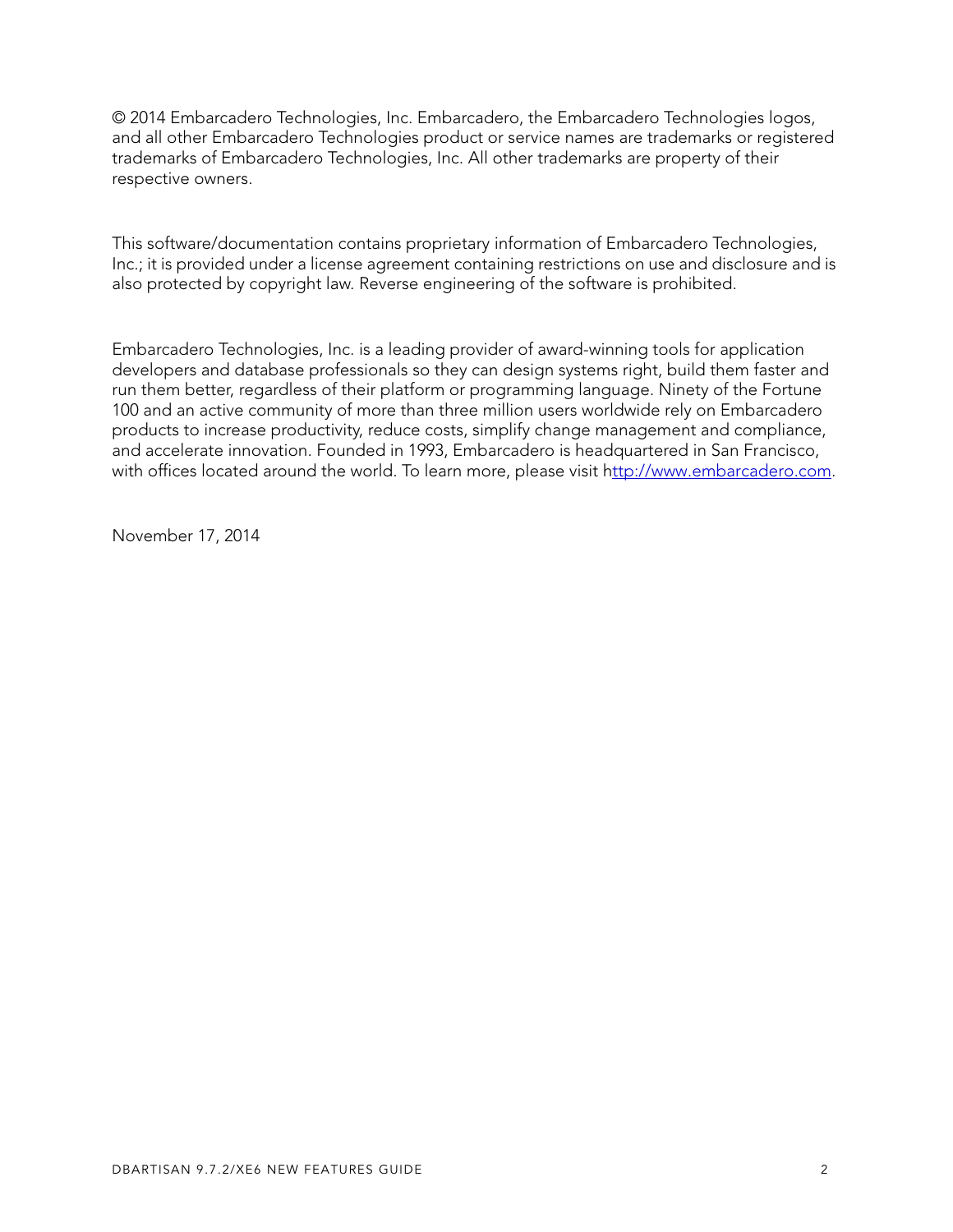# **Contents**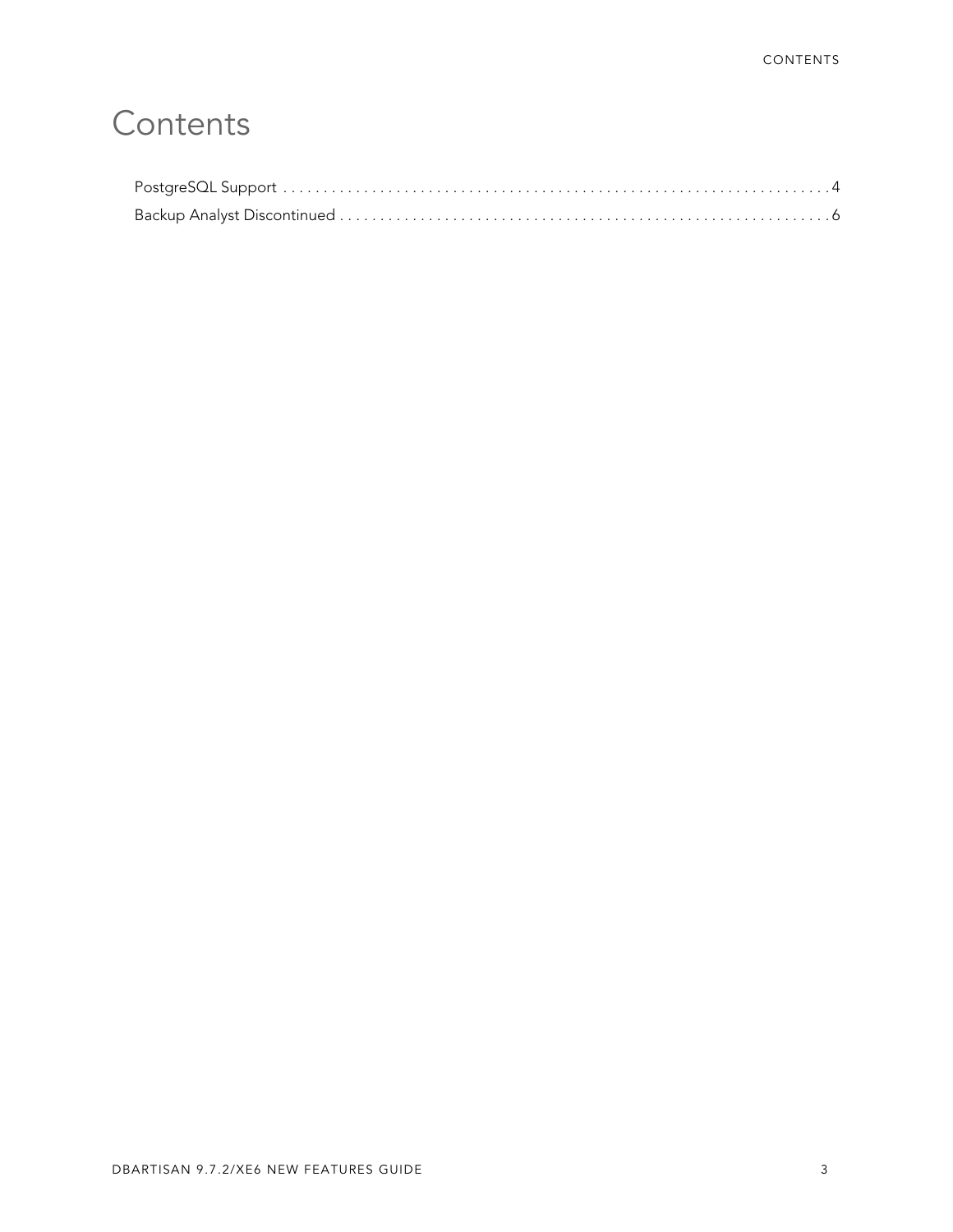## NEW FEATURES

Changes for this release fall into the following categories:

- [PostgreSQL Support](#page-3-0)
- [Backup Analyst Discontinued](#page-5-0)

### <span id="page-3-0"></span>POSTGRESQL SUPPORT

As of this release, DBArtisan provides support for PostgreSQL datasources. The following topics provide a summary of the new functionality:

#### **PostgreSQL Version Support and Connectivity Options**

DBArtisan supports Postrgres version 9.3 and higher. Connectivity is available with the PostgreSQL ODBC Driver (latest version recommended) or with the pre-packaged PostgreSQL JDBC Driver.

#### **Command Line Startup Against PostgreSQL Datasources**

As with other platforms, command line startup of DBArtisan is available against PostgreSQL datasources. The following syntax options are available:

**dbart.exe -D** *datasource* **-U** *username* [**-P** *password*]

**dbart.exe -R** *'connectionstring*' **-D** *datasource* **-U** *username* [**-P** *password*]

The *connectionstring* can take the following form:

**postgresql://***HOST* **postgresql://***HOST*/*DB* **postgresql://***HOST***:***PORT* **postgresql://***HOST***:***PORT***/***DB*

**NOTE:** Using **postrgesqlp** will make the datasource created permanent.

If the PostgreSQL ODBC driver is installed, the connection will be established using that driver. If not, the PostgreSQL JDBC driver will be used.

#### **Standard PostgreSQL Datasource Registration and Connectivity**

Currently, you can manually register a PostgreSQL datasource, identifying a host and database name and optionally provide a port number. Basic **User ID** and **Password** credentials can be provided on the **Security Parameters** page.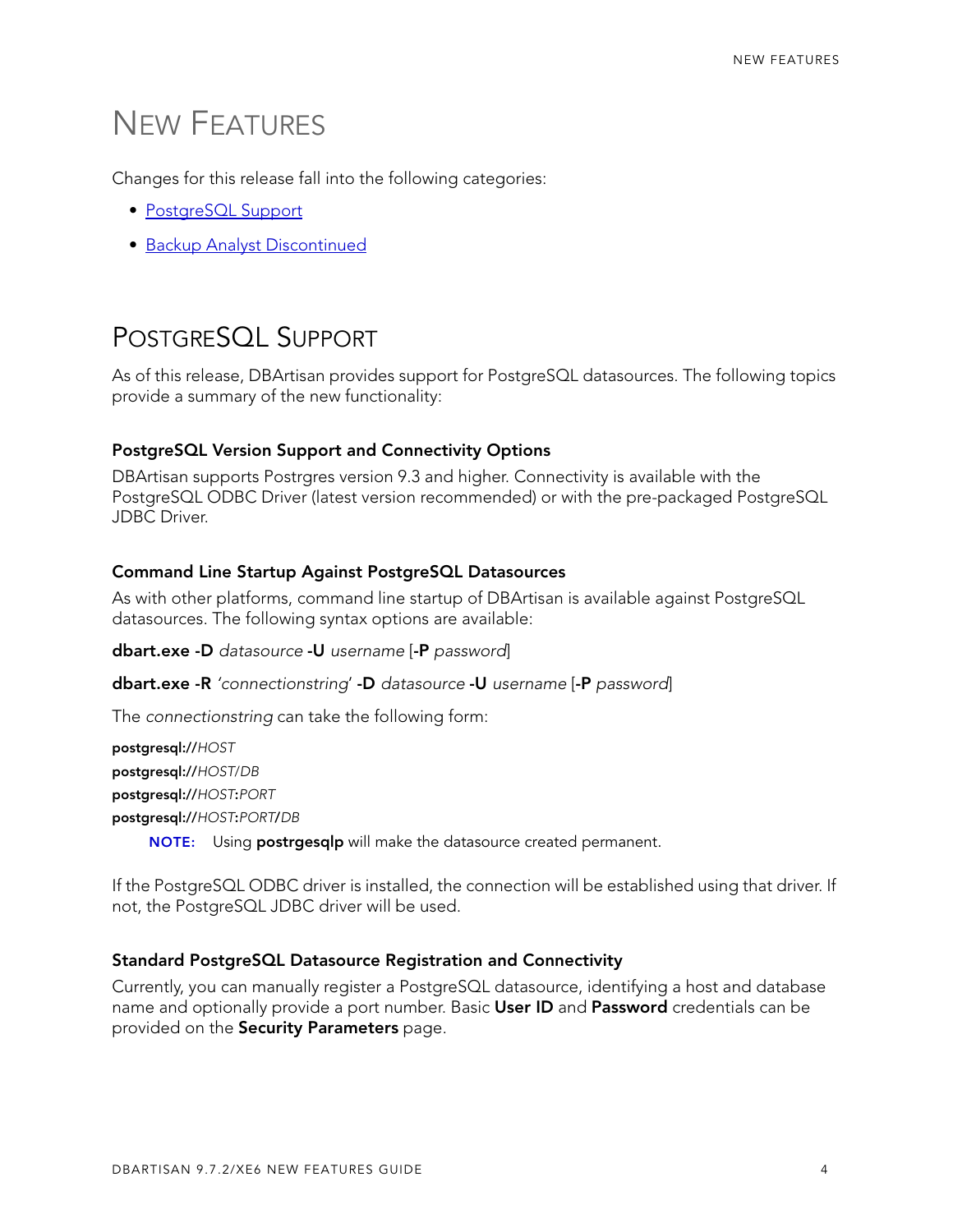| Database Type<br><b>Connection Information</b> |                            | Host:                           |                                      |  |                                             |  |  |  |
|------------------------------------------------|----------------------------|---------------------------------|--------------------------------------|--|---------------------------------------------|--|--|--|
|                                                |                            |                                 |                                      |  |                                             |  |  |  |
| <b>Security Parameters</b>                     |                            | Port (optional):                |                                      |  |                                             |  |  |  |
| Custom Driver Properties                       |                            |                                 |                                      |  |                                             |  |  |  |
| Datasource Properties                          |                            | Database:                       |                                      |  |                                             |  |  |  |
| Datasource Group                               |                            |                                 |                                      |  |                                             |  |  |  |
|                                                |                            | Datasource Name:                |                                      |  |                                             |  |  |  |
|                                                | Database Type              |                                 |                                      |  |                                             |  |  |  |
|                                                | Connection Information     | User ID:                        |                                      |  |                                             |  |  |  |
|                                                | <b>Security Parameters</b> |                                 |                                      |  |                                             |  |  |  |
|                                                |                            | <b>Custom Driver Properties</b> | Password:                            |  |                                             |  |  |  |
|                                                | Datasource Properties      |                                 |                                      |  |                                             |  |  |  |
|                                                | Datasource Group           |                                 |                                      |  |                                             |  |  |  |
|                                                |                            |                                 |                                      |  | Auto connect? (Saves and encrypts password) |  |  |  |
|                                                |                            |                                 | Connect using Windows Authentication |  |                                             |  |  |  |

Similarly, a login dialog prompting for a user name and password lets you connect to a PostgreSQL datasource.

#### **Datasource Explorer/Navigator Object Node Availability**

In DBArtisan, primary Explorer/Navigator nodes and key secondary nodes for the new platform are as follows:



Common object actions **Drop**, and **Extract**, are available for all supported object types. Object type-specific actions **Rename** and **Select \* From** are available, as appropriate. Two new object actions are available: